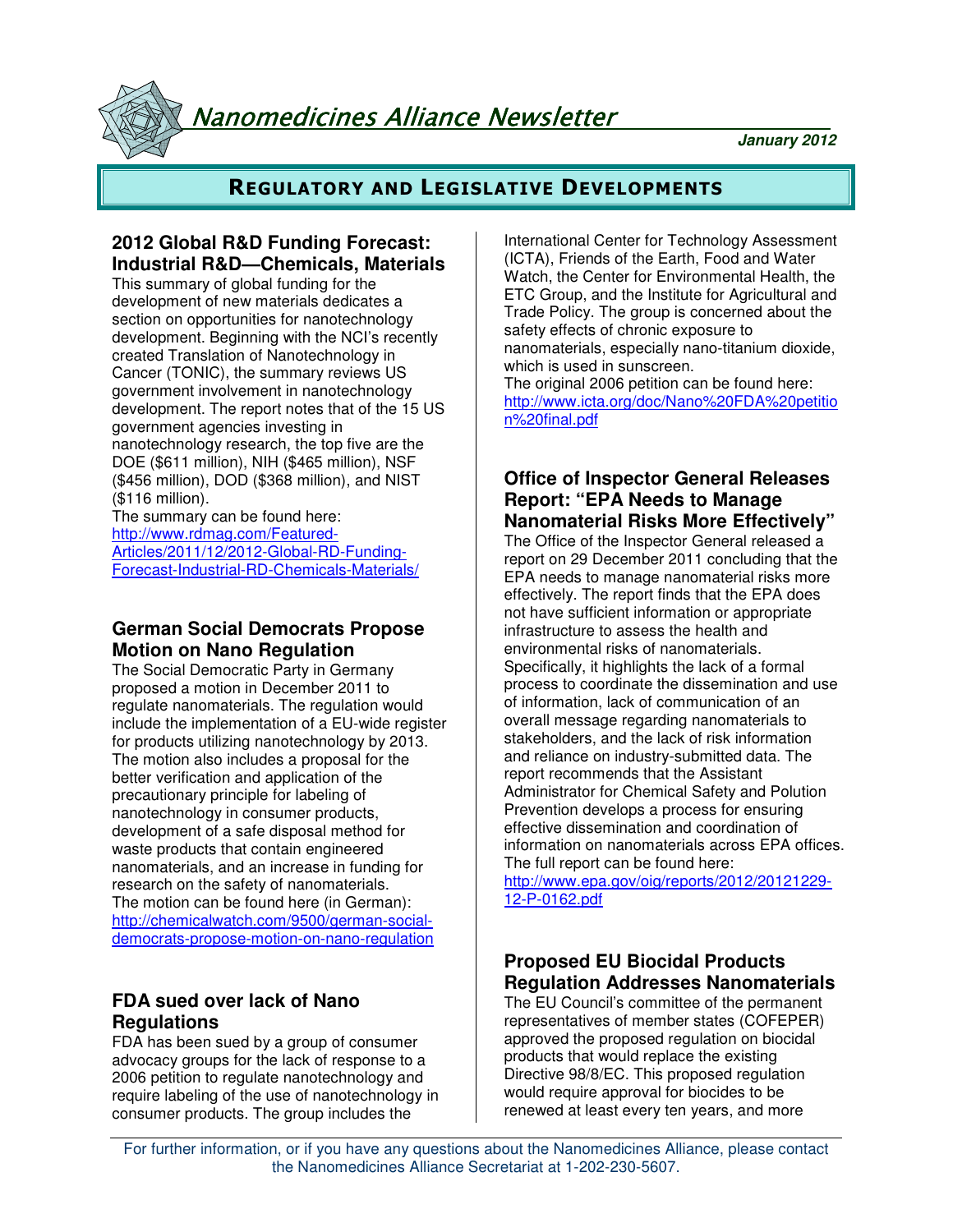frequently for certain substances. The regulation includes a statement on the "scientific uncertainty" about the safety of nanomaterials. Specifically, the legislation states "to ensure a high level of consumer protection, free movement of goods and legal certainty for manufacturers, it is necessary to develop a uniform definition for nanomaterials, if possible based on the work of appropriate international fora, and to specify that the approval of an active substance does not include the nanomaterial form unless explicitly mentioned." The full article can be found here: http://nanotech.lawbc.com/2011/12/articles/inter national/proposed-eu-biocidal-productsregulation-addresses-nanomaterials/

## **Incomplete Nanotoxicology Research Hampering Introduction of Regulations**

This news article from Nature highlights the lack of comprehensive nanotoxicity research, which is needed to create regulations for nanomaterials. The author argues that nanotoxicity studies require more standards than other toxcitiy studies because nanoparticles can vary more widely within a batch than other chemicals. While currently there are no widelyaccepted criteria for reviewing nanotoxicity studies, the NNI will be developing a set of standards for researchers and agencies to use to fill this gap.

The full article can be found here: http://www.nature.com/news/nano-rules-fall-foulof-data-gap-1.9548#auth-1

## **Bioengineering Sciences and Technologies Integrated Review Group, Nanotechnology Study Section Closed Meeting**

The National Institutes of Health (NIH) Center for Scientific Review (CSR) Bioengineering Sciences and Technologies Integrated Review Group, Nanotechnology Study Section is holding a closed meeting on February 2-3, 2013 in San Francisco, CA to review and evaluate grant applications. Information on the Nanotechnology Study Section is available at:

http://public.csr.nih.gov/StudySections/Integrate dReviewGroups/BSTIRG/NANO/Pages

## **European Revenue from Nano Products to Surpass US by 2015**

Noting that European revenue from nanotechnology-related products will surpass the US' by 2015, this article emphasizes the importance of funding for the US to keep its lead in nanotechnology. The article discusses the tight budget climate and highlights Senator Pryor's Nanotechnology Regulatory Science Act of 2011 and the National Nanotechnology Initiative as examples of US commitment to nanotechnology.

The full article can be found here: http://www.genengnews.com/insight-andintelligence/u-s-lead-in-nanotechnologydepends-on-growth-of-fda-and-gov-tinitiatives/77899511/

## **European Journal of Law and Technology Special Issue on Nanotechnology Regulations**

This special edition of the European Journal of Law and Technology reviews nanotechnology from multiple aspects, including philosophical, ethical, and regulatory issues. Below is a selection of articles from the journal. The full issue can be found here: http://ejlt.org/index.php/ejlt/index

• Regulating Nanoparticles: The Problem of **Uncertainty** Roger Strand, Kamilla Lein Kjølberg http://ejlt.org//article/view/88

• Complexities of Labelling of Nanoproducts on the Consumer Markets Harald Throne-Holst, Arie Rip http://ejlt.org//article/view/83

• Regulation and Governance of Nanotechnology in China: Regulatory Challenges and Effectiveness Darryl Stuart Jarvis, Noah Richmond http://ejlt.org//article/view/94

• How Resilient is India to Nanotechnology Risks? Examining Current Developments, Capacities and an Approach for Effective Risk Governance and Regulation Shilpanjali Deshpande Sarma http://ejlt.org//article/view/98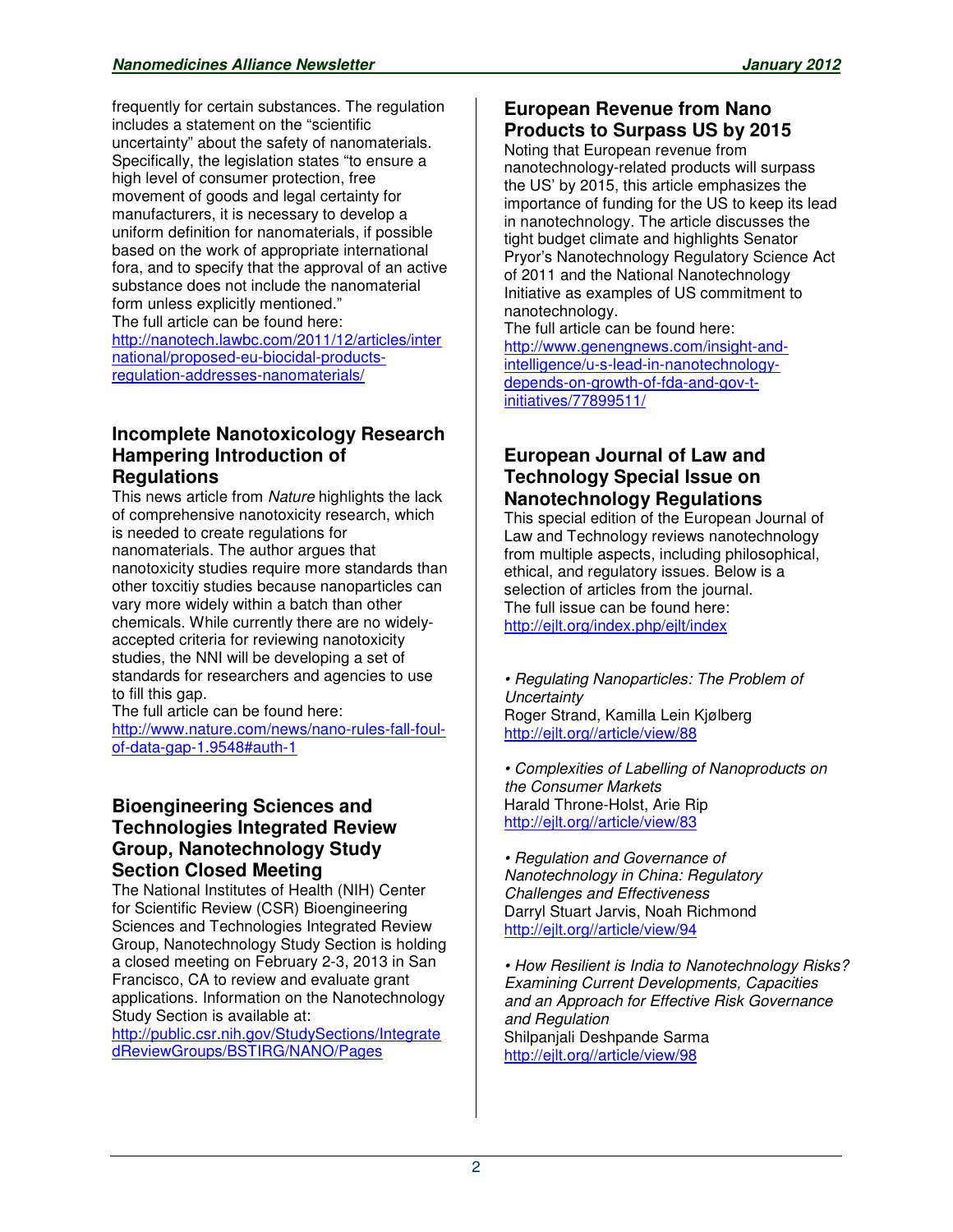# **RECENT REVIEWS AND OTHER PUBLICATIONS OF INTEREST**

**Journal Information Flow in Nanotechnology**.

Journal of Nanoparticle Research, December 2011, Vol. 13, No. 12. Rostislav A. Andrievski and Svetlana V. Klyuchareva.

http://www.springerlink.com/content/w2m50385x6332 8h5/ **(OPEN ACCESS)** 

**Needs for Regulations, Training, and Education for Health Protection and Environmental Security of Nanotechnologies**. N. Opopol. In Nanotechnology—Toxicological Issues and

Environmental Safety. Edited by P.P. Simeonova, N. Opopol, M.I. Luster. http://www.springerlink.com/content/70062h2245thvg

7w/ **(OPEN ACCESS)**

**How Interdisciplinary is Nanotechnology?** Journal of Nanoparitcle Research, July 2009, Vol. 11, No. 5. Alan L. Porter and Jan Youtie. http://www.springerlink.com/content/556h21hq434411 0m/ **(OPEN ACCESS)** 

**Trends for Nanotechnology Development in China, Russia, and India**. Journal of Nanoparticle Research, November 2009, Vol. 11, No. 8. Xuan Liu, Pengzhu Zhang, Xin Li, Hsinchun Chen, Yan Dang, Catherine Larson, Mihail C. Roco, and Xianwen Wang. http://www.springerlink.com/content/88g5160k0w0032 81/ **(OPEN ACCESS)**

**Worldwide Nanotechnology Development: A Comparative Study of USPTO, EPO, and JPO Patents (1976-2004)**. Journal of Nanoparticle Research, December 2007, Vol. 9, No. 6. Xin Li, Yiling Lin, Hsinchun Chen, and Mihail C. Roco. http://www.springerlink.com/content/t177nw2uw7v277 52/ **(OPEN ACCESS)** 

**Trends in Worldwide Nanotechnology Patent Applications: 1991 to 2008.** Journal of Nanoparticle Research, March 2010, Vol. 12, No. 3. Yan Dang, Yulei Zhang, Li Fan, Hsinchun Chen, and Mihail C. Roco.

http://www.springerlink.com/content/d2690113187577 21/ **(OPEN ACCESS)** 

**Distribution of Functionlised Gold Nanoparticles between Water and Lipid Bilayers as Model Cell Membranes** Environmental Science Technology, January 2012. Wen-Che Hou, Babak yaghoubi Moghadam, Charlie Corredor, Paul Westerhoff, and Jonathan D Posner.

http://pubs.acs.org/doi/abs/10.1021/es203661k?journ alCode=esthag

**Nanotechnology Research Directions for Societal Needs in 2020: Retrospective and Outlook**. Mihail C. Roco, Chad A. Mirkin, and Mark C. Hersam. June 2011. http://www.amazon.com/NanotechnologyResearch-Directions-Societal-Needs/dp/9400711670/ref=sr\_1\_1?s=books&ie=UTF 8&qid=1326320178&sr=1-1

**Click Chemistry for Drug Delivery Nanosystems**. Pharmaceutical Research, January 2012, Vol. 29, No. 1. Enrique Lallana, Ana Sousa-Herves, Francisco Fernandez-Trillo, Ricardo Riguera, and Eduardo Fernandez-Megia. https://springerlink3.metapress.com/content/v257326r

04672476/resourcesecured/?target=fulltext.pdf&sid=fqliveqbmvkpwasnrq

v4zw0u&sh=www.springerlink.com

#### **Opsonisation, Biodistribution, Cellular Uptake, and Apoptosis Study of PEGylated PBCA Nanoparticle as Potential Drug Delivery Carrier**.

Pharmacuetical Research, January 2012, Vol. 29, No. 1. Kiran Ramanlal Chaudhari, Mukesh Ukawala, Arehalli S. Manjappa, Abhinesh Kumar, Piyush Kishor Mundada, Anil Kumar Mishra, Rashi Mathur, Jukka Mönkkönen & Rayasa S. Ramchandra Murthy. http://www.springerlink.com/content/c5177274n1200l 31/fulltext.pdf

**Solid Lipid Nanoparticles Loaded with AntimicroRNA Oligonucleotides (AMOs) for Suppression of MicroRNA-21 Functions in Human Lung Cancer Cells**. Pharmaceutical Research, January 2012, Vol. 29, No. 1. San-Jun Shi, Zhi-Rong Zhong, Jie Liu, Zhi-Rong Zhang, Xun Sun & Tao Gong.

https://springerlink3.metapress.com/content/n682265 88753271p/resourcesecured/?target=fulltext.pdf&sid=fqliveqbmvkpwasnrq

v4zw0u&sh=www.springerlink.com

#### **Preparation, Characterization, and Cytotoxicity of Carbon Nanotube-Chitosan-Phycocyanin**

**Complex.** Nanotechnology, 27 January 2012, Vol. 23, No. 3. Xiaoxia Liao and Xuewu Zhang. http://iopscience.iop.org/0957-4484/23/3/035101

**Review: Controllable Synthesis and Biomedical Applications of Silver Nanomaterials**. Journal of Nanoscience and Nanotechnology, November 2011, Vol. 11, No. 11, pp. 9395-9408. Zhihai Huang, Xiaoli Jiang, Dawei Guo, and Ning Gu. http://openurl.ingenta.com/content?genre=article&issn =1533- 4880&volume=11&issue=11&spage=9395&epage=94 08

**Ferroxidase Activity of Apoferritin is Increased in the Presence of Platinum Nanoparticles**. Nanotechnology, 27 January 2012, Vol. 23, No. 3. Afolake Sennuga,

For further information, or if you have any questions about the Nanomedicines Alliance, please contact the Nanomedicines Alliance Secretariat at 1-202-230-5607.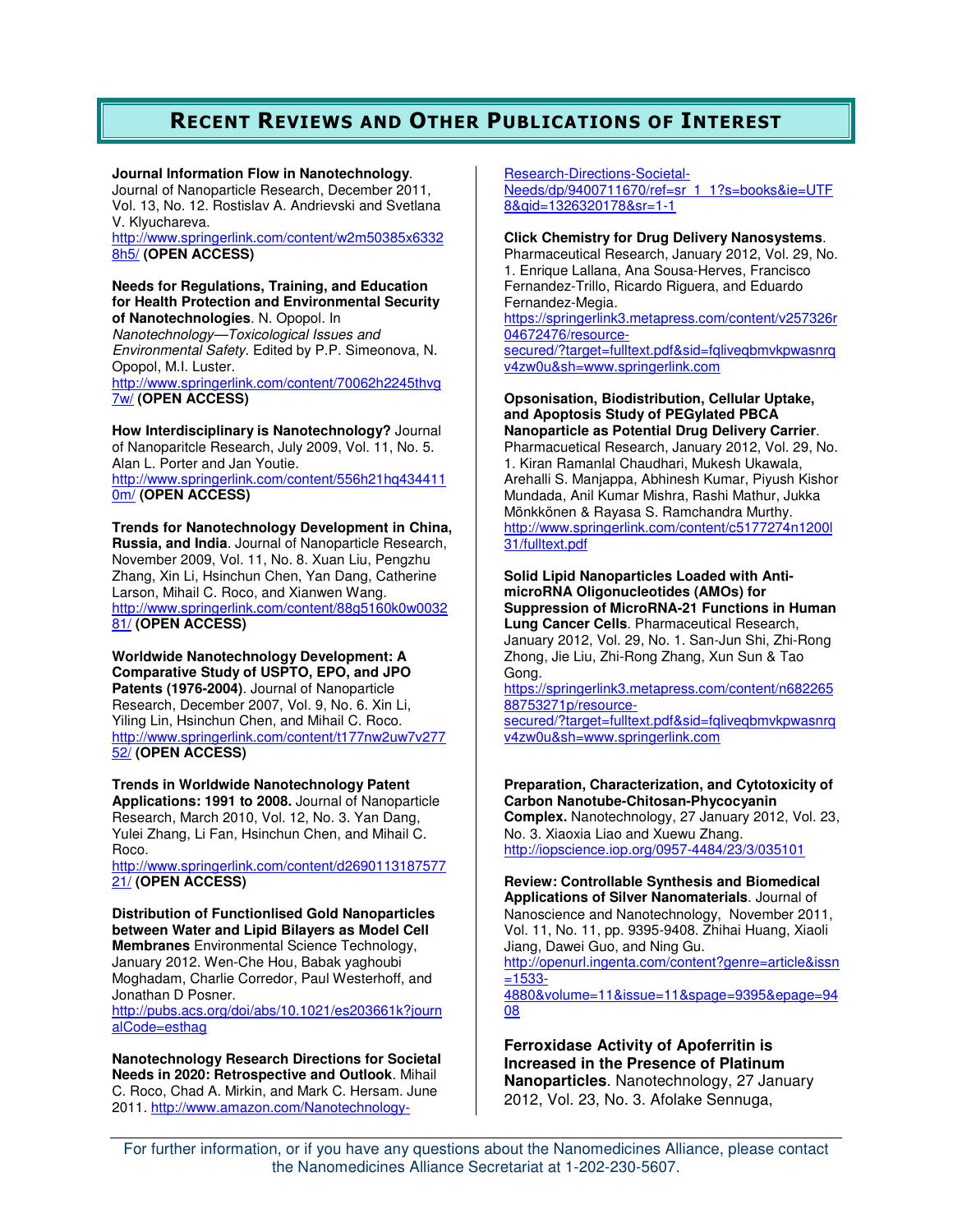Jacqueline van Marwijk, and Chris G. Whiteley. http://iopscience.iop.org/0957-4484/23/3/035102

**Mutagenic Effects of Gold Nanoparticles Induce Aberrant Phenotypes in Drosophila Melanogaster.** Nanotechnology, Biology, and Medicine, January 2012, Vol. 8, No. 1, pp. 1-7. Giuseppe Vecchio, Antonio Galeone, Virgilio Brunetti, Gabriele Maiorano, Lóris Rizzello, Stefania Sabella, Roberto Cingolani, Píer P. Pompa.

http://www.nanomedjournal.com/article/PIIS154 9963411005132/abstract

## **Cellular Transport Pathways of Polymer**

**Coated Gold Nanoparticles**. Nanotechnology, Biology, and Medicine, January 2012, Vol. 8, No. 1, pp. 8-11. I-Chun Lin, Mingtao Liang, Tzu-Yu Liu, Michael J. Monteiro, Istvan Toth. http://www.nanomedjournal.com/article/PIIS154 9963411003716/abstract

#### **Infection by Plasmodium Changes Shape and Stiffness of Hepatic Cells**.

Nanotechnology, Biology, and Medicine, January 2012, Vol. 8, No. 1, pp.17-19. Peter Eaton, Vanessa Zuzarte-Luis, Maria M. Mota, Nuno C. Santos, Miguel Prudencio.

http://www.nanomedjournal.com/article/PIIS154 9963411003777/abstract

**Bionanoscience: Nanoparticles in the Life of a Cell**. Nature Nanotechnology, January 2012, Vol. 7, No. 1, pp. 9-10. Huw Summers. http://www.nature.com/nnano/journal/v7/n1/pdf/n nano.2011.207.pdf

#### **Review:**

**Nanoparticles in Targeted Cancer Therapy: Mesoporous Silica Nanoparticles Entering Preclinical Development Stage**. Nanomedicine, January 2012, Vol. 7, No. 1, pp.111-120. Jessica M. Rosenholm, Veronika Mamaeva, Cecilia Sahlgren, Mika Linden. http://www.futuremedicine.com/doi/pdf/10.2217/ nnm.11.166

### **Review:**

**Interaction of Nanoparticles with Immunocompetent Cells: Nanosafety Considerations**. Nanomedicine, January 2012, Vol. 7, No. 1, pp. 121-131. Diana Boraschi, Luca Constantino, Paola Italiani.

http://www.futuremedicine.com/doi/pdf/10.2217/ nnm.11.169

# **RECENT AND UPCOMING CONFERENCES AND WORKSHOPS**

#### **International Conference on Biomedical Engineering. December 10-12, 2011, Manipal Karnataka, India**

Medical applications of nanotechnology will be one of focus areas at this event http://uic.manipal.edu/icbme/#contact

#### **International Conference on Nanotechnology & Biosensors. December 28-30, 2011, Dubai, UAE**

Aims to foster cross-pollination between nanotechnology and biosensors http://www.icnb.org/index.htm

#### **Bionanotechnology III: From Biomolecular Assembly to Applications. January 4-6, 2012, Cambridge, UK**

Large natural and designed assemblies Single-molecule studies Nanomaterials and devices in vitro Nanomaterials and devices in vivo Biomolecular self-assembly

http://www.biochemistry.org/Conferences/AllCon ferences/tabid/379/View/Conference/MeetingNo/ SA121/Default.aspx

#### **Nano Health. January 15-16, 2012, Egypt, Cairo**

To address the future of nanotechnology, potential risks and regulatory issues New frontiers in drug delivery and

therapeutics

New frontiers in imaging and diagnosis Nanotechnology and the developing world Roadmapping new technologies Novel medical materials and products

http://www.clocate.com/conference/Nano-Health-2012/13170

#### **International Conference on Nanoscience and Technology. January 20-23, 2012, Hyderabad, India**

Advances in nanomaterial synthesis Technology and commercialization Energy applications Biotechnology and biomedical applications CNTs and graphene Physics of nanomaterials NEMS, lithography, etc. **Catalysis Nanocomposites**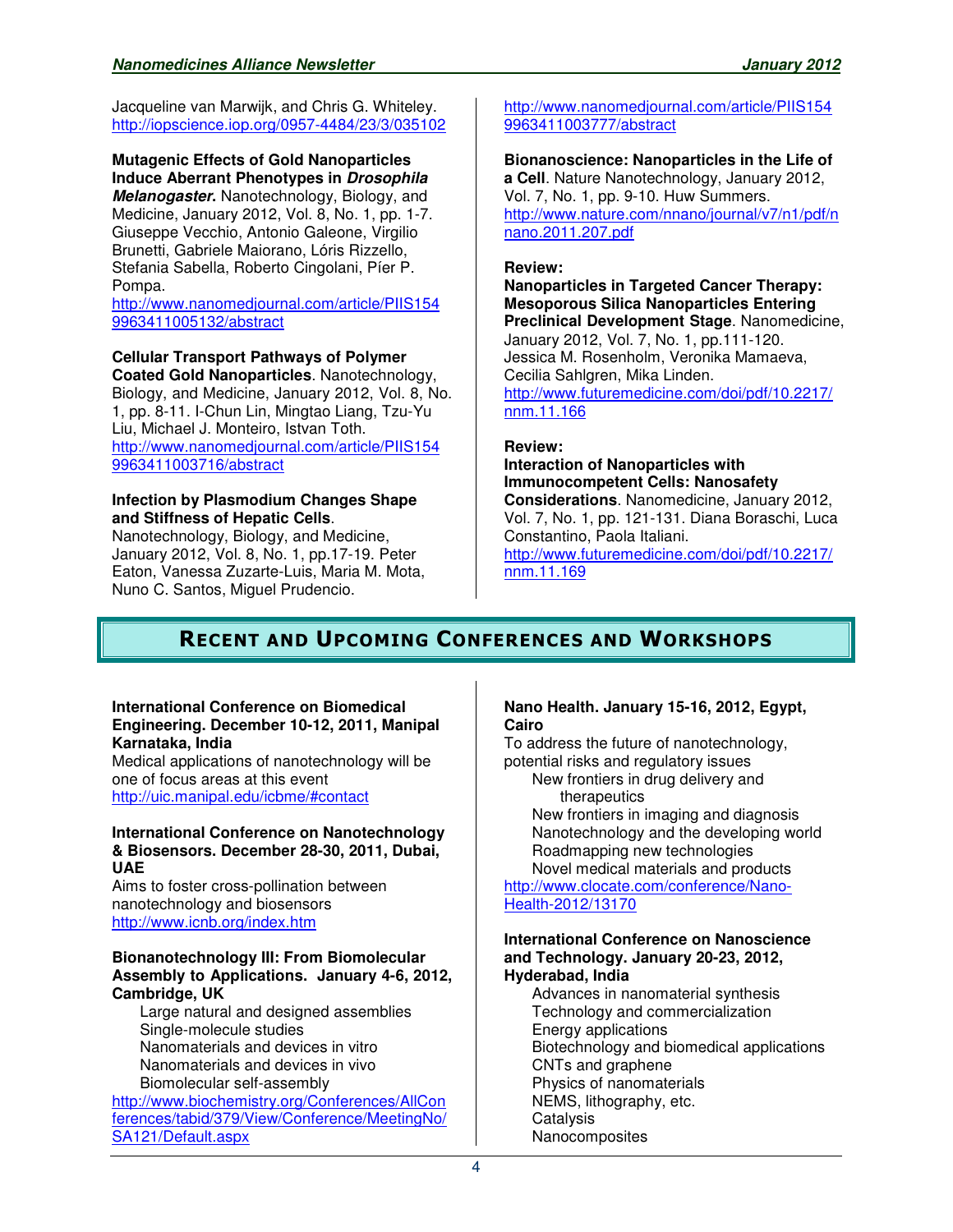Surface engineering and tribology applications Advances in nanomaterials characterization Nanotoxicology and nanoregulatory aspects http://www.iconsat2012.com/

### **Miami 2012 Winter Symposium: Nanotechnology in Biomedicine. February 26-29, 2012, Miami, FL Bionanomaterials**

Imaging **Sensors Sequencing** Drugs and diagnostics http://www.nature.com/natureconferences/miami /mws2012/index.html

### **BioNanoMed 2012. March 1-2, 2012, Krems, Austria**

Personalized medicine **Cancer** Regenerative medicine Diagnostics and therapy Multidisciplinary nano-technologies http://www.bionanomed.at/

#### **Nanotechnology, Biotechnology, and Spectroscopy International (ICNBS 2012) March 1-3, 2012, Cairo, Egypt**

Nanotechnology **Biotechnology Spectroscopy** http://ises-nakaa-conf.webs.com/

#### **EEE International Conference on Nano/Micro Engineered and Molecular Systems March 5-8, 2012, Kyoto, Japan**

Nanophotonics **Nanomaterials** Carbon nanotube based devices and systems Nanoscale robotics, assembly, automation Molecular sensors, actuators, and systems MEMS/NEMS and molecular sensors Microfluidics and nanofluidics Micro and nano heat transfer Nanobiology, bio-informatics, nanomedicine Micro and nano fabrication Micro/nano sensors and actuators Micro/nanoelectromechanical systems

http://www.ieeenems.org/2012/general\_info/introduction/

## **NANO 2012 March 12-14, 2012, Omaha, NE**

**Nanomaterials Nanoparticles** Nanotech biomarker detection Applications of nanotechnology

Drug delivery Antimicrobial activity of metals Nanotechnology Nano-arrays for cancer Nanomedicine Nano-sensors Nano-electronics Nano-devices http://www.omicsonline.org/nano2012/

## **Nanomedicine: Visions, Risks, Potential.**

**April 19-20, 2012, Berlin, Germany** Will discuss trends in nanotechnological methods in medical applications, focusing on both scientific and technical aspects. http://www.nanodiara.eu/spring-conference-2012/

#### **The Joint European Summit for Clinical Nanomedicine 2012 (CLINAM 2012). May 7-9, 2012, Basel, Switzerland**

Clinical trials for nanomedicines Regulation, toxicology, ethics, sustainability Transition from research to industrial products

Strategic instruments in nanomedicines http://www.clinam.org/conference.html

#### **Working Safely with Nanomaterials. July 6, 2012, Edinburgh, Scotland.**

 Nanomaterials categories Nano toxicology/hazard banding Nano controls/monitoring Nano health surveillance

http://www.bohs.org/Events/WorkingwithNanom aterials/

#### **77th Prague Meetings on Macromolecules: Polymers in Medicine. July 8-12, 2012, Prague, Czech Republic**

Polymers for Nanomedicine Stimuli responsive polymers Polymers for Advanced Drug Delivery Polymers for Biomedical Applications Biomaterials for Tissue Engineering http://www.imc.cas.cz/sympo/pmm2012/

#### **Colloids and Nanomedicine 2012**. **July 15-17, 2012, Amsterdam, Netherlands.**

**Biomaterials** Tissue engineering and regenerative medicine Drug delivery **Biosensors** Surfaces and colloids in imaging and diagnostics Microfluidics with colloidal systems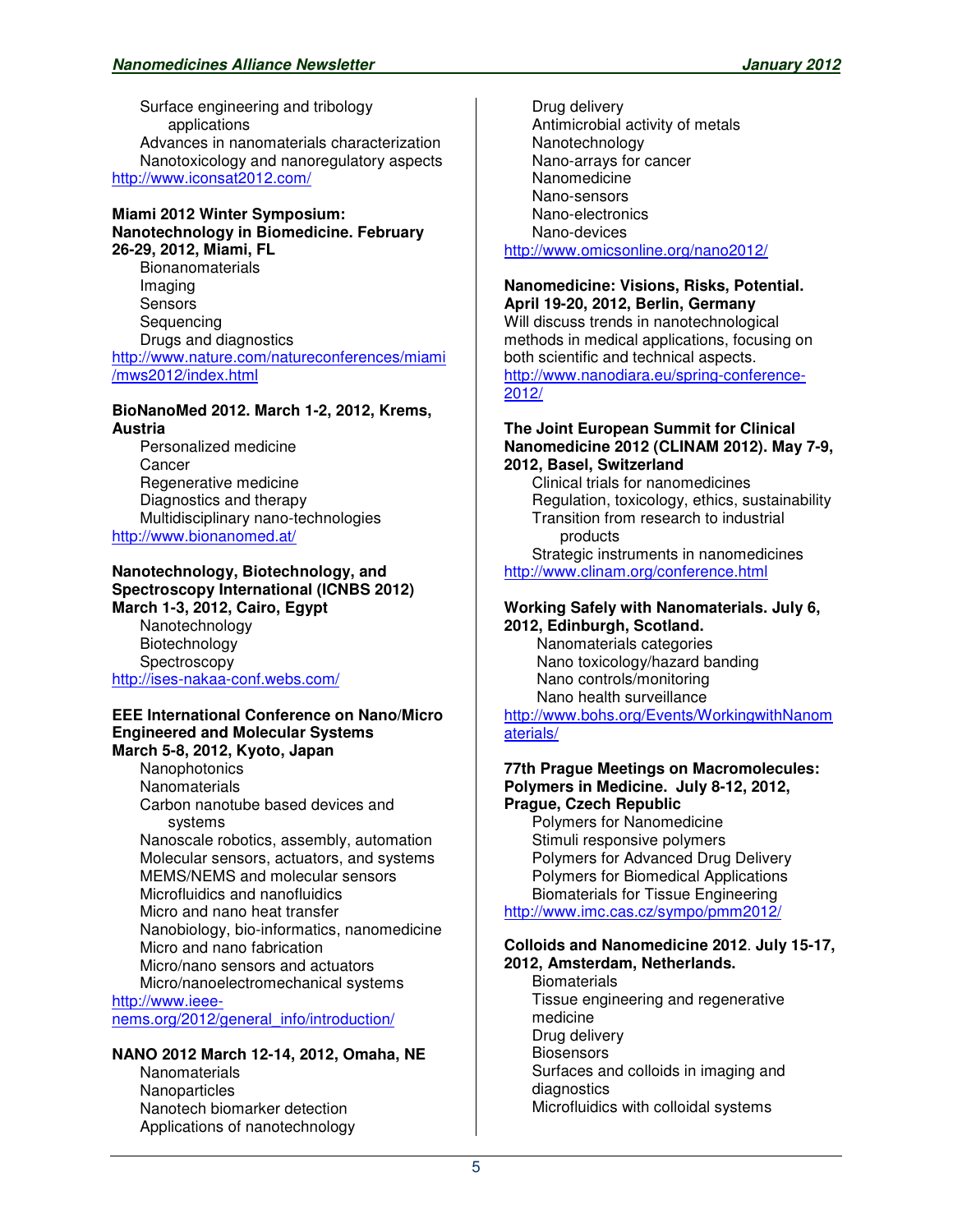Toxicology and risk assessment of nanomedicine systems Responsive colloids and materials Lipid and biomimetic membranes Proteins and peptides at interfaces Soft matter, surfactants, polymers in biological systems Adsorption, catalysis, and electrochemistry in biological systems Interfacial processes, capillarity, and wetting in biological systems Novel phenomena and techniques http://www.colloidsandnanomedicine.com/index. html

#### **Drug Carriers in Medicine & Biology, August 12-17, 2012, Waterville Valley, NH**

 Vascular delivery, targets and barriers Translational studies, clinical trials, and combination therapies Local, pulmonary, GI, and CNS delivery

 Emerging technologies, materials, carriers, and mechanisms

Natural carriers

Carriers for vaccines and antigen delivery

Latest news and young voices

 Intracellular delivery, trafficking and cellular barriers

 Biological response to delivered drugs and genes

http://www.grc.org/programs.aspx?year=2012&p rogram=drugcarr

#### **European Congress of Molecular Spectroscopy, August 26-31, 2012, Cluj-Napoca, Romania**

Spectroscopic methods and techniques Computational and theoretical approaches Structure and dynamics of molecular systems

http://www.nanowerk.com/nanotechnologyevent.php?eventid=3484

# **REFERENCE SECTION**

## **January Feature: US Nano Organisations**

National Center for Toxicological Research (NCTR):

http://www.fda.gov/AboutFDA/CentersOffices/NCTR/default.htm Nano Science and Technology Consortium (NSTC): http://www.nstc.in/ Nano Science and Technology Institute (NSTI): http://www.nsti.org/ The Nanotechnology Institute (NTI): http://nanotechinstitute.org/ Nanotechnology Task Force (FDA)

http://www.fda.gov/ScienceResearch/SpecialTopics/Nanotechnology/NanotechnologyTaskForce/ default.htm

National Nanotechnology Initiative (NNI): http://www.nano.gov/

- Bureau of Industry and Security, Department of Commerce (BIS/DOC)
- Consumer Product Safety Commission (CPSC)
- Department of Defense (DOD)
- Department of Education (DOEd)
- Department of Energy (DOE)
- Department of Homeland Security (DHS)
- Department of Justice/National Institute of Justice (DOJ/NIJ)
- Department of State (DOS)
- Department of Transportation, Federal Highway Administration (DOT, FHWA)
- Department of Treasury (DOTreas)
- Department on Labor/Occupational Safety and Health Administration (DOL/OSHA)
- Environmental Protection Agency (EPA)
- Food and Drug Administration (FDA)
- National Aeronautics and Space Administration (NASA)
- National Cancer Institute (NCI)
- National Institute for Occupational Safety and Health (NIOSH)
- National Institute of Standards and Technology (NIST)
- National Institutes of Health (NIH)
- National Science Foundation (NSF)
- Nuclear Regulatory Commission (NRC)
- U.S. Department of Agriculture, Forest Service (USDA/FS)
- U.S. Department of Agriculture, National Institute of Food and Agriculture (USDA/NIFA)